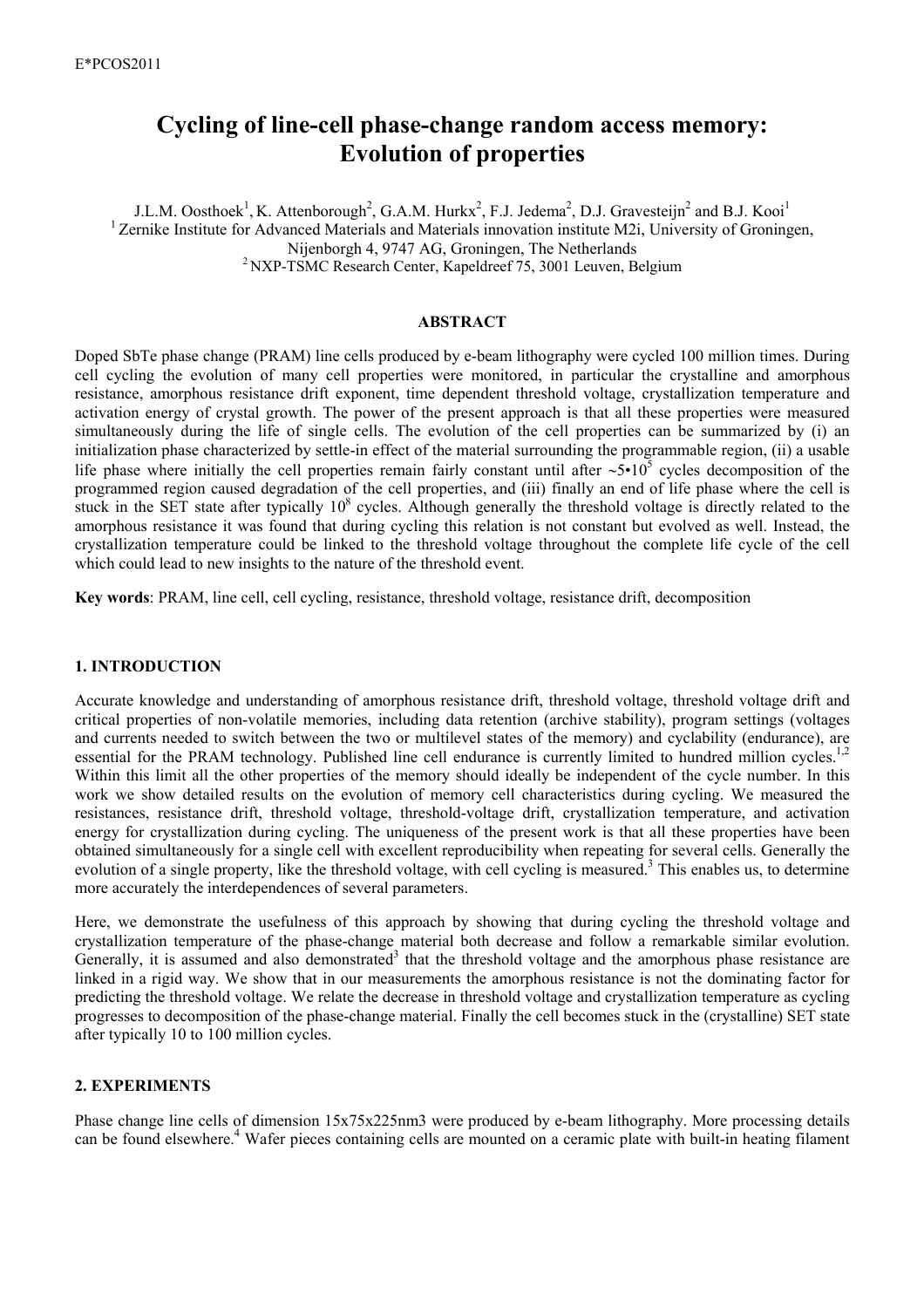and thermo-couple allowing for a fast and accurate control of the cell temperature. The planar geometry with the low thermal expansion of the ceramic material minimizes the possibility that probe needles run off the bond pads when the temperature is increased. The temperature is controlled with a PID controller and a controllable DC power supply connected to the heating filament. The temperature is kept stable to  $\pm 0.1$  °C.

The total measurement setup is schematically depicted in Fig. 1d. Contact to the cell was made by a custom built dual probe needle system with a 3.2 k $\Omega$  series resistor connected close to the needle. This series resistor limits the SET current after the threshold event and simulates the selection transistor in a memory. A Tektronix AFG3102 arbitrary function generator was used as a pulse generator which can produce any combination (and shape) of SET, RESET and read pulses with pulse edges down to 4 ns. Pulse voltage and currents were monitored by an Agilent DSO6052A digital storage oscilloscope which also provides 50  $\Omega$  termination. The cell resistance was measured accurately with a Keithley 2601 source meter. The average of a measurement at 100 mV and -100 mV was taken to reduce the effect of an offset voltage (in the order of 10 mV) present in the system. An RF switch selects between the current channel of the oscilloscope and the source meter (Fig. 1d).



 *Fig.1 . (a) Oscilloscope traces of single RESET pulses, (b) single SET pulses and (c) a fast cycle. The latter consists of four separate oscilloscope traces (one for each pulse) from the same measurement. The apparent lower noise of the read pulses arises from averaging performed internally by the oscilloscope when acquiring traces longer than 1000 samples (i.e. traces longer than 250 ns). (d) Setup used for the electrical characterization.* 

A complete switching cycle consists either of a single RESET (see Fig. 1a) and SET pulse (see Fig. 1b), where the cell resistance is measured with the source meter after both the RESET and the SET pulse, or a single RESET-read-SETread pulse sequence (see Fig. 1c), where a complete cycle is performed with a single programmed pulse from the arbitrary function generator which can be repeated up to a million times.

After a single RESET pulse (Fig. 1a) the resistance is measured for 10 seconds as a function of time with exponentially increasing intervals after the RESET event (inset of Fig. 2). It is a well-known fact that the amorphous resistance exhibits a time dependence.<sup>3</sup> It increases (drifts) in time and follows a well-established power law  $R_t$  =  $R_1 \cdot (t/t_0)^{\alpha}$  where  $R_1$  is the resistance at  $t_0=1$  second after RESET and  $\alpha$  is an empirical power law coefficient.<sup>3</sup> From the resistance measurements both  $R_1$  and  $\alpha$  were obtained. After the 10 seconds drift the arbitrary function generator is reprogrammed and a single SET pulse (Fig. 1b) crystallizes the cell.

The previous accurate single cycle is only practical for tens or maybe hundreds of cycles as the resistance measurement with the source meter and the switching of the RF relay take considerable time. To cycle the cell millions of times a pulse pattern was programmed into the arbitrary function generator consisting of a RESET – read – SET – read pattern (shown in Fig. 1c). The (1 µs) read pulses validated that the cells were *actually* switched. Ten data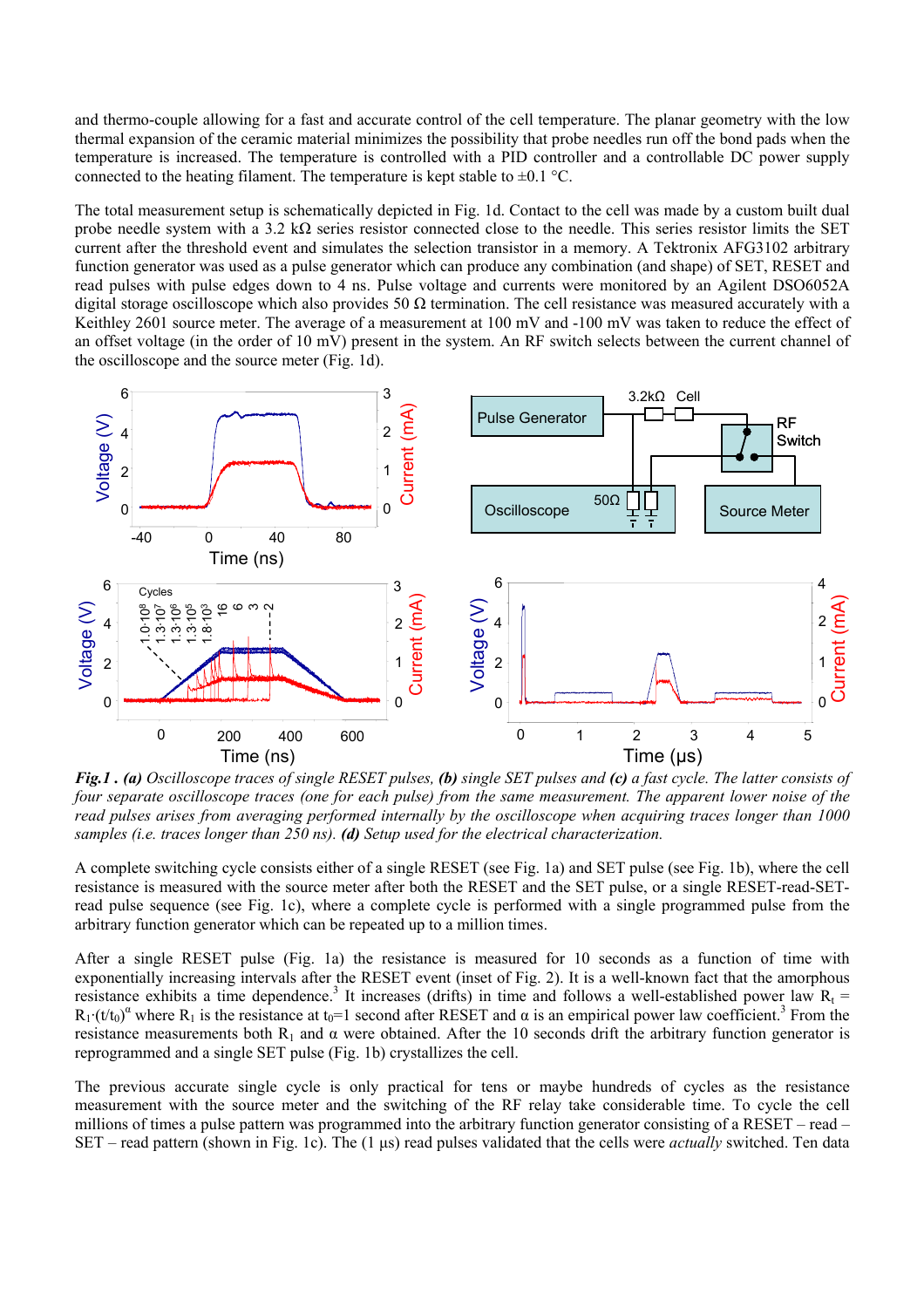points were collected for each decade of cycling (See Fig. 2 in the results section.). For each of the data points up to ten fast cycles were recorded for validation of switching.

The cycle experiment was periodically interrupted to perform one or more isochronal crystallization measurements. The cell is made amorphous with a single RESET pulse. The resistance is measured for 1000 seconds to allow the cell to drift. The temperature is then increased with a constant ramp rate and the resistance is measured at constant temperature intervals until the cell is crystallized (i.e. when the resistance drops below 10 kΩ). The temperature is returned to 25.0 °C by passive cooling.

The activation energy for crystal growth was obtained from isochronal crystallization measurements with varying ramp rates (ranging from 1 K/minute to 60 K/minute) employing the so-called Kissinger analysis.<sup>5</sup> Between each thermal measurement 10 fast cycles, with identical pulse settings as the general cycling experiment, were performed to bring the cell back to the state after cycling (named hereafter by imprint removal cycle). The imprint removal cycle between the temperature ramps are applied to ensure that the cells were in exactly the same state  $(R_1, \alpha)$  for each temperature measurement i.e. to avoid variations in the retention parameters.

#### **3. RESULTS & DISCUSSION**

#### **3.1. RESET/SET resistance**

The life cycle of the line cells analyzed for the used program settings are shown in Fig.2a, demonstrating that the cells can be switched 10 to 100 million times. The life cycle consists of an initialization phase and a usable life phase until the cell becomes stuck in the SET state (see Fig. 2a).<sup>1,2</sup>

During the initialization phase the amorphous resistance  $R_1$  increases about an order of magnitude from the first to about one hundred cycles. This is accompanied by a measured drop of the drift coefficient  $\alpha$  from 0.075±0.007 to  $0.04\pm0.01$  during the first 100 cycles (see Fig. 2b). A strong increase of the SET resistance from about 1.3 to 10 kΩ followed by a decrease to about 2 k $\Omega$  was observed during the initialization phase (Fig. 2a). These initialization effects can be attributed consistently to stress release and plastic deformation of the material (including soft resist) surrounding the programmable region. A volumetric expansion of the PCM increases  $R_1$  and decreases  $\alpha$ .



*Fig. 2. (a) A set of complete switching cycles of seven 15x75x225nm3 line-cells. The resistances shown are measured*  with the source meter after either a single RESET or SET pulse. The amorphous resistance  $R_1$  is always obtained from *the time dependent measurement. Inset: A selection of resistance measurements as a function of time (and power law fit) performed at various cycle numbers from which the amorphous resistance R1 and α were calculated. (b) Drift exponent α measured for the amorphous resistance as a function of the number of switching cycles for the seven cells.*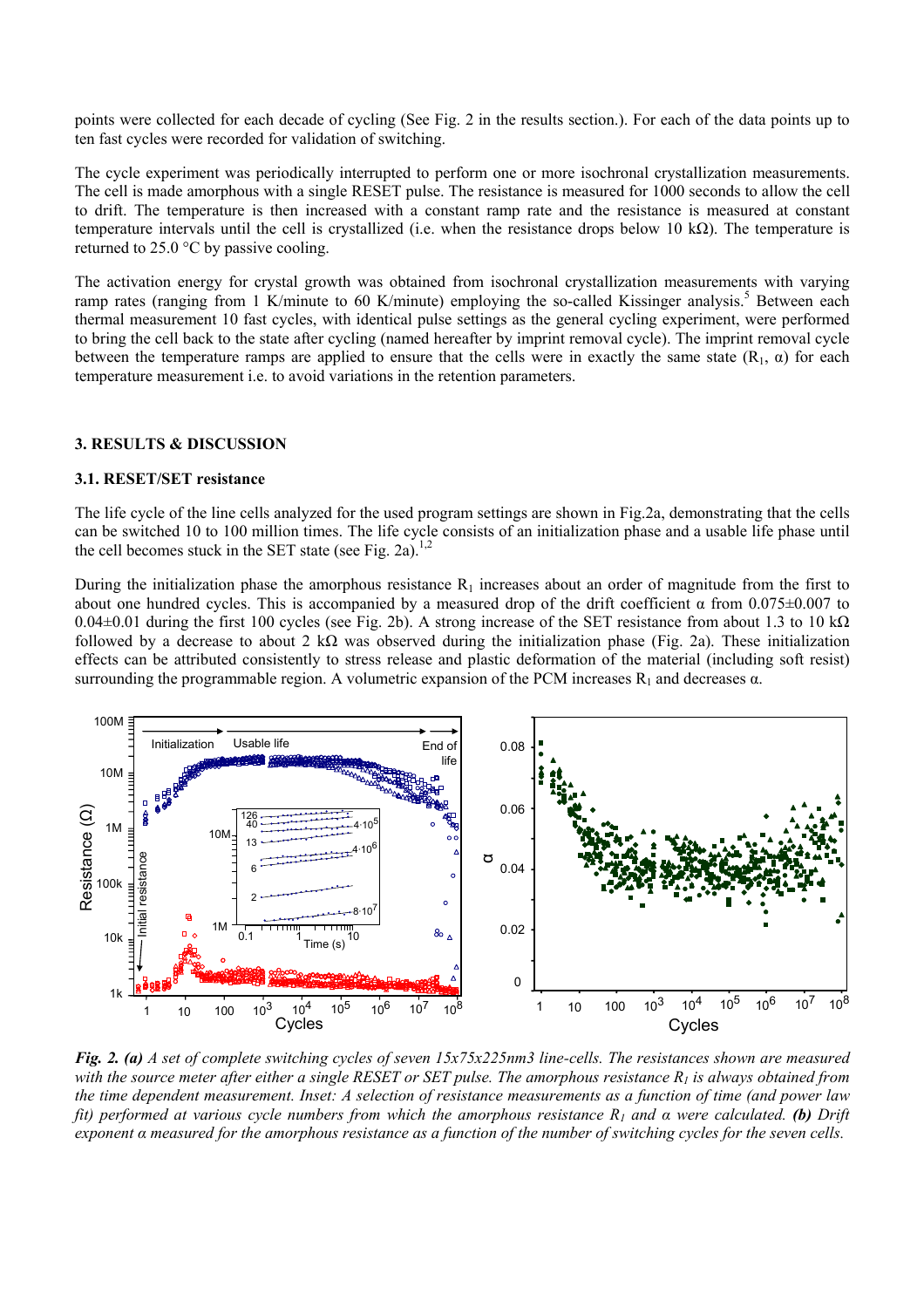The usable life phase is characterized by quite stable cell parameters up to about  $3.3 \cdot 10^5$  cycles followed by a strong drop in amorphous resistance on a log scale of cycling. Although the amorphous resistance drops significantly the cell can still be switched. Finally the cell can only be brought to the amorphous state by applying a larger magnitude RESET pulse which is recognized here as the end of life phase.

An important observation is that the current during the RESET pulse was not related to the crystalline resistance prior to the pulse. Fig. 1a shows that the oscilloscope traces from the nine RESET pulses, taken at fixed intervals during cycling, overlap considerably. The fact that the pulse voltage traces overlap is trivial but this is not the case for the pulse current traces. Although the crystalline resistance continuously decreases from about 2 to 1 k $\Omega$  during the life time, the RESET current was 1.1 mA throughout. This translates to an invariable cell resistance of 1.2 kΩ during melting which was the same for each cell presented in Fig. 2.

# **3.2. Threshold voltage**

The measured threshold voltage as a function of the number of switching cycles is shown in Fig. 3a. Within about 100 cycles the threshold voltage dropped considerably. Fig. 1a shows that during the initialization phase the threshold event occurred during the flat part of the SET pulse shortening the crystallization time. This shorter crystallization time could in fact simply explain the higher SET resistances during this phase as partial crystallization. But successive SET pulses were applied after the threshold event when the SET resistance exceeded 10 k $\Omega$  to fully crystallize the cell. However these pulses did not lead to a lower resistance, i.e. did not fully crystallize the amorphous mark.



*Fig.3. (a) Threshold voltage as a function of cell cycling measured at 2.3*±*0.1 µs and ~11 s after RESET. (b) The threshold voltage from the data of Fig. 3a is plotted versus the amorphous-phase resistance from the data of Fig. 2a. For consistency the amorphous resistance at 1.0 s is plotted. However for the slow cycles, the actual resistance during the SET pulse at which the threshold event takes place (~11 seconds after RESET) will be 5 to 22 percent higher depending on the value of α. This difference is very small compared to the evolution of the actual resistance values and does not change the observations. Furthermore, during the fast cycles the resistance cannot be measured that accurately and the amorphous resistance of the slow cycle following that particular fast cycle was used.* 

During the usable life phase the threshold voltage is nearly constant up to around  $10^5$  cycles and then starts to decrease significantly. Fig. 3a also nicely demonstrates that the threshold voltage observed during the SET pulse is dependent on how much time passed after the RESET pulse. The longer the time after the RESET pulse the higher the threshold voltage. This holds for each individual line cell, but does not hold beyond  $10<sup>5</sup>$  cycles when comparing the different cells. This gives Fig. 3a a somewhat chaotic appearance beyond  $10^5$  cycles. However, also in Fig. 2a it is observed that some cells show a more rapid decrease in amorphous resistance with cycling than others. Therefore it is interesting to correlate the threshold voltage with the amorphous resistance for the (seven) line cells during their life. The result is shown in Fig. 3b. The various phases during the life of the line cells can be readily discerned. In the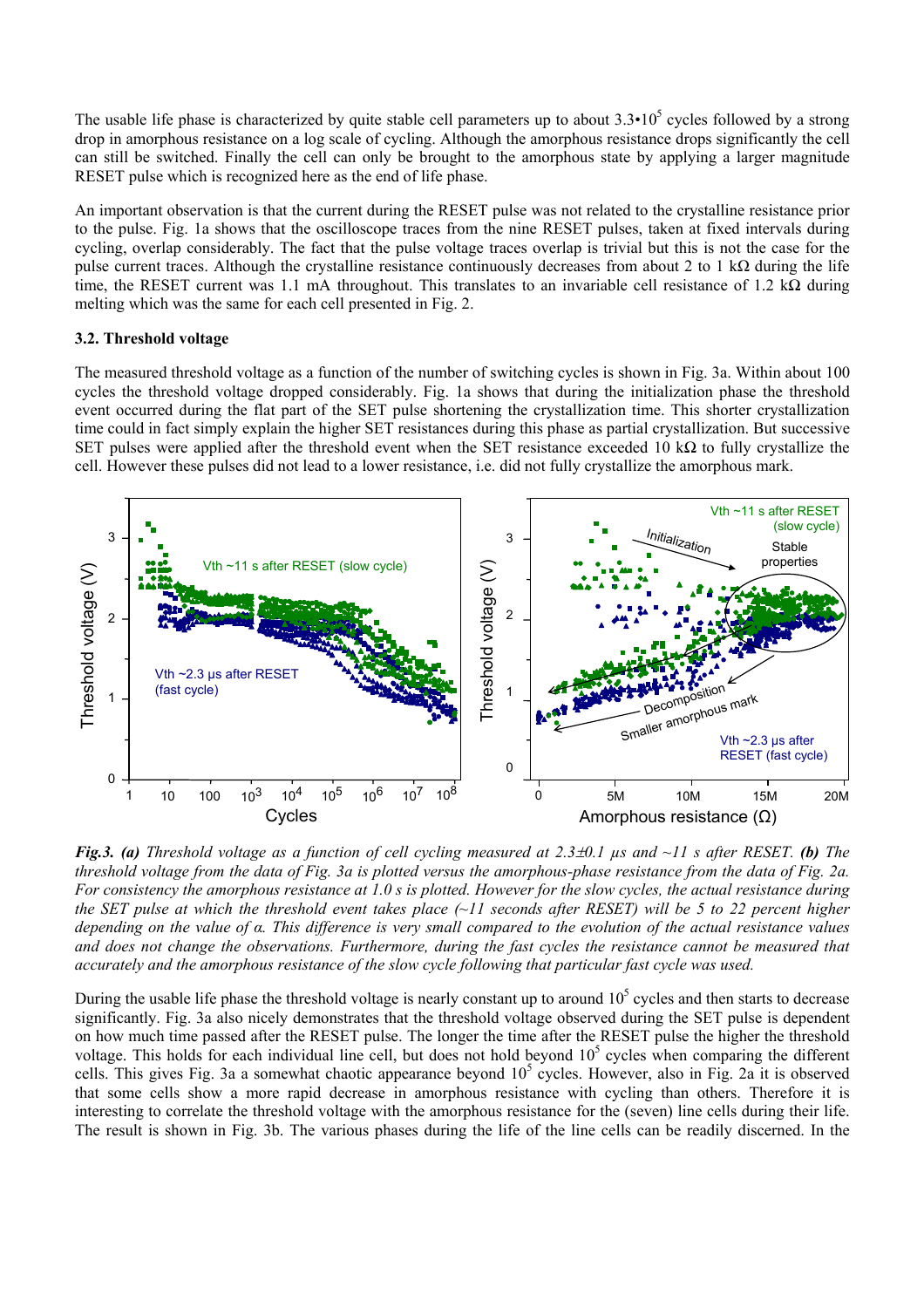initialization phase the amorphous resistance clearly increases and the threshold voltage slightly decreases. During the usable life phase, the threshold voltage and amorphous resistance drop until finally the cell is stuck in the SET state. An interesting observation is that the data are not chaotic beyond  $10^5$  cycles anymore. For all cells the threshold voltage 2.3 µs and 11 s after the RESET pulse are now well separated. The threshold voltage and amorphous resistance show a dependence that appears to consist of two linear regimes (Fig. 3b). This observation can be explained by two separate processes taking place during the evolution (degradation) of properties induced by cycling.

To gain more understanding on the evolution and behavior of the threshold voltage a more elaborate measurement was performed twice per decade of cycling from  $10<sup>3</sup>$  cycles on. Fig. 4 shows the time dependence of the threshold voltage after the RESET pulse. The threshold voltage was either measured with a single RESET-read-SET-read pulse or by a single RESET and SET pulse with altered delay time. The total time scale spans nine orders of magnitude. Fig. 4 shows that the threshold voltage as a function of time after RESET can be properly fitted with a power law (solid lines) similar to the resistance drift: $3$ 

$$
V_T = V_{T0} + \Delta V_T \left(\frac{t}{t_0}\right)^{\nu}
$$
 (1a)

This power law was proposed by Ielmini et al.<sup>6</sup> and is based on a linear dependence between the threshold voltage and amorphous resistance<sup>3,6</sup>:

$$
V_T = V_{T0} + \gamma \cdot R \tag{1b}
$$

where  $\gamma$  is a fitting parameter. A natural consequence of Eq. 1b is that the coefficient of resistance drift and threshold drift necessarily must have the same value. Therefore the threshold drift coefficient v was set equal to the resistance drift coefficient α, obtained from the resistance drift measurements prior to the threshold event, and the parameters V<sub>T0</sub> and  $\Delta$ V<sub>T</sub> were fitted to the data (also t<sub>0</sub> = 1 s was used). The (left) inset of Fig. 4 shows that both v and  $\Delta$ V<sub>T</sub> remained fairly constant during cycling:  $(41 \pm 2) \cdot 10^{-3}$  and  $0.40 \pm 0.05$  V respectively. However, V<sub>T0</sub> dropped from 1.7 V to 0.8 V and follows the general evolution of the threshold voltage of Fig. 3a. The biggest drop in  $\Delta V_T$  occurred between 3.3•10<sup>5</sup> and 3.3•10<sup>6</sup> cycles. As the cell continued to be cycled to 3.3•10<sup>7</sup> the value of  $\Delta V_T$  continued to decrease until finally at  $1.0 \cdot 10^8$  cycles the cell was stuck in the SET state.

Our data can also be fitted with the same degree of accuracy to a linear increase of the threshold voltage on a logarithmic time scale (dashed lines) explained by a theoretical model proposed by Karpov et al.<sup>7</sup>:

$$
V_T = V_{T0} \left[ I + v \cdot ln \left( \frac{t}{t_0} \right) \right] \tag{2}
$$

This model explains the increase of threshold voltage by a random double well potential of a meta-stable disordered atomic structure of a glass. Here the values of  $V_{T0}$  and the threshold drift coefficient v are fitted to the data. The (right) inset in Fig. 4 clearly shows that both V<sub>T0</sub> and v evolve during cycling. V<sub>T0</sub> which is the threshold voltage at  $t_0 = 1$  s, clearly drops significantly which can be expected. However, to keep the slope of the linear fit on log time (fairly) constant ν has to increase by an equal amount. A direct consequence is that according to this model the resistance drift, which remains very constant during cycling, does not follow the evolution of the threshold drift coefficient which doubles.

Furthermore, unlike the amorphous resistance that depends directly on a power law, the threshold voltage dependence in both models has the additive constant  $V_{T0}$ . Due to this constant the time dependence of the threshold voltage is numerically weaker than that of the amorphous resistance and both models of Ielmini and Karpov produce very similar results. We expect that a threshold voltage measurement as a function of delay time of at least eleven decades of time are required on cells with high values of  $\alpha$  (>0.07) before the validity of either model can be proven on the basis of such a direct measurement. The fit based on the power law (solid line in Fig. 5) is surprisingly similar to the fit based on a linear increase with log time. Therefore no preference between the models can be made on the basis of the accuracy of our data. However, the model of Ielmini (Eq. 1a) predicts the evolution of only  $V_{T0}$  while the other fit parameter  $\Delta V_T$  remains fairly constant. The model of Karpov (Eq. 2) on the other hand implies an evolution of two parameters namely  $V_{T0}$  and the threshold drift coefficient v which we consider to be contradictory to the evolution of the resistance drift.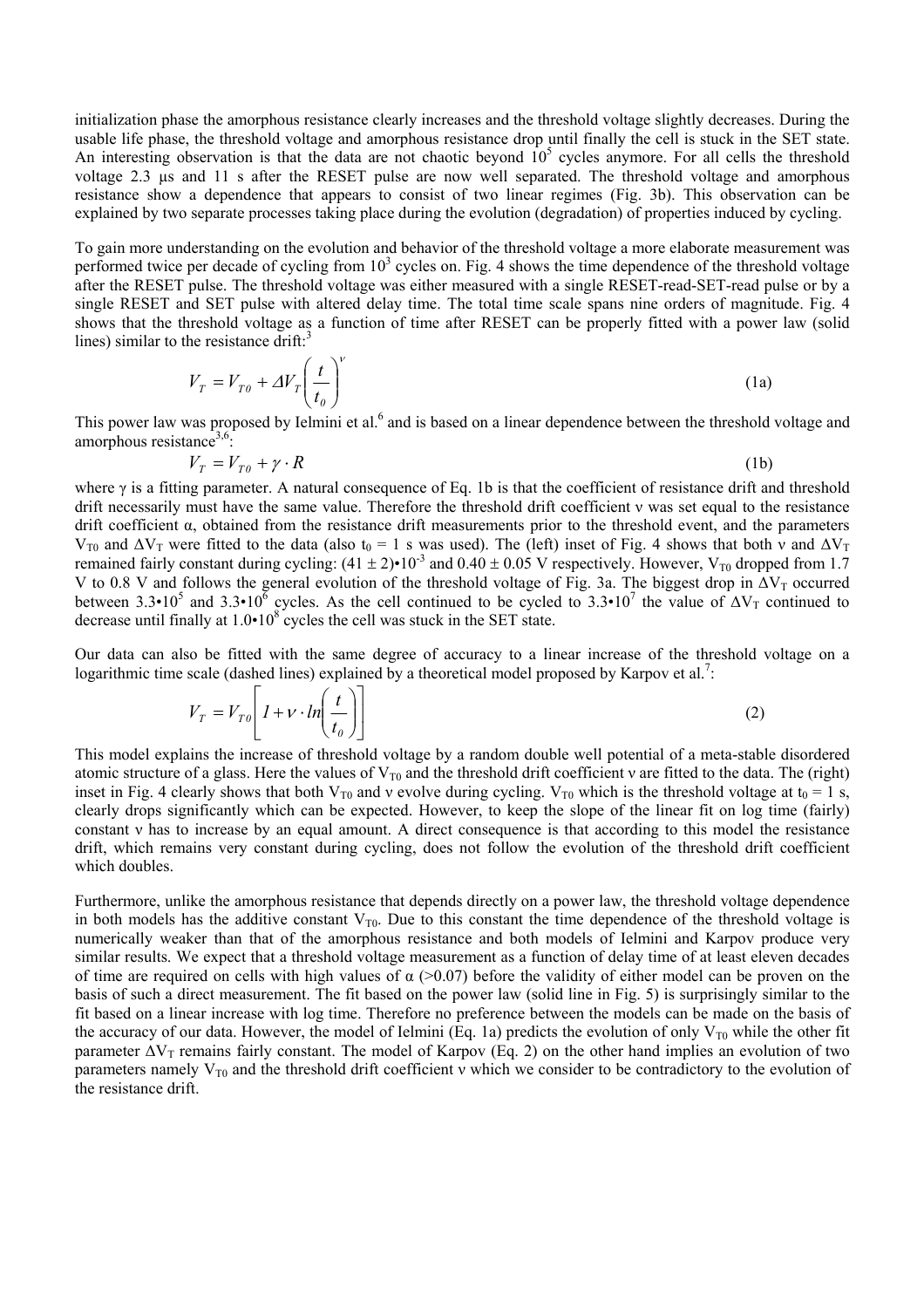

*Fig. 4. The threshold voltage was measured as a function of time after RESET. The measurement was performed twice every decade of cycling from*  $1.1 \cdot 10^3$  *to*  $3.3 \cdot 10^7$ *cycles. The dotted lines are a fit based on a linear increase in log time (model of Karpov et al.)7 , the solid line is a fit based on a power law (model of Ielmini et al.)6 . The left inset shows the evolution of the fitting parameters based on the model of Ielmini, the right inset shows the evolution of the fitting parameters based on the model of Karpov.* 

#### **3.3. Isochronal crystallization**

The crystallization temperature was measured at regular intervals during cycling (see Fig. 5). It was found to continuously decrease during cycling from about 125 °C to 90 °C. This continuous decrease is quite unexpected as the amorphous resistance shows stable values at least in the range from  $10^2$  to  $10^5$  cycles (Fig. 3a). In this range the crystallization temperature decreases at least 15 °C. Interestingly, the

continuous decrease in crystallization temperature is correlated with a continuous decrease in the threshold voltage (Fig. 4).

The crystallization temperature was also measured with ramp rates ( $\varphi$ ) of 1, 2, 4, 8, 15, 30 and 60 K/minute (Fig. 6a). The upper inset of Fig. 6a shows the resistance-drift curves prior to the temperature ramp, which overlaps for a time interval of more than three orders of magnitude. This proves that the cell could be returned to an identical state prior to each temperature measurement.

The activation energy of growth was obtained after the various numbers of cycles from Kissinger plots<sup>5</sup> (figures not shown): The slope of  $ln(\phi/T^2)$  versus T<sup>-1</sup> gives the activation energy, which was proven for these cells to be the same as the activation energy obtained from isothermal measurements.<sup>2</sup> The activation energy of growth was found to remain within 2.2±0.2 eV during cycling (see Fig. 6b), i.e. no significant evolution with cycling was observed. This is



in contrast with the crystallization temperature that shows a relatively dramatic evolution, i.e. decrease with cycling.

# **3.4. Coupling evolution of resistances, threshold voltage and crystallization temperature**

The conduction mechanism at low carrier concentrations (ohmic region at low read voltages) is fundamentally different from the conduction mechanism at high carrier concentrations. The

*Fig. 5. The threshold voltage and the crystallization temperature at a ramp rate of 30 K/min versus the number of switching cycles. The crystallization temperature was measured the cycle directly following the threshold voltage. Both the threshold voltage and the crystallization temperature show a strong correlation during cycling (see inset).*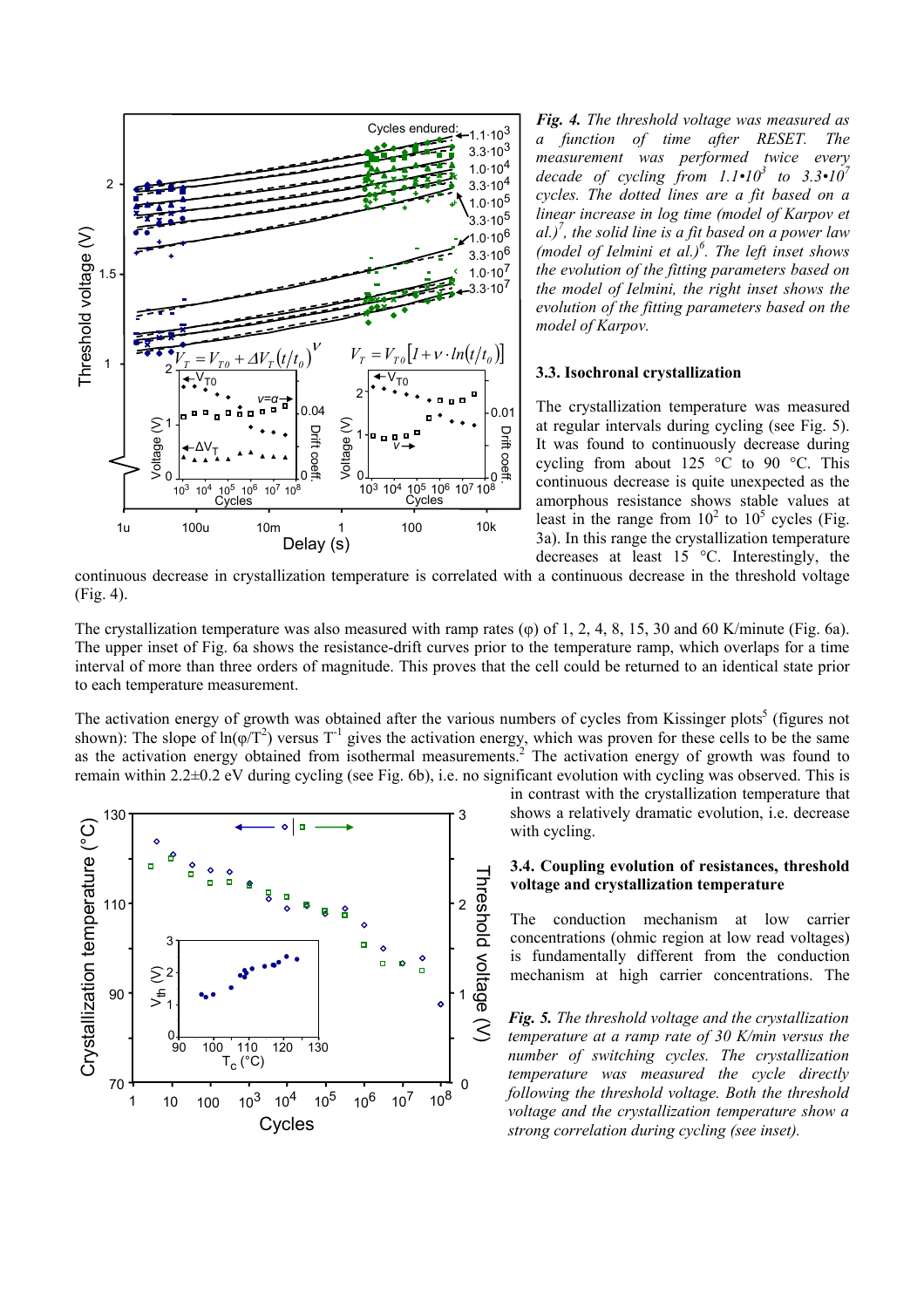RESET (and also SET) pulse always leads to a large current density (typically  $7 \cdot 10^{11}$  A/m<sup>2</sup> during the RESET pulse) and large electric fields ( $\sim$ 10<sup>7</sup> V/m) within the line cell. During the RESET pulse (and SET pulse), the atoms in the programmed region become mobile.<sup>8,9</sup> Atoms can be ionized and  $Sb<sup>3+</sup>$  and  $Te<sup>2-</sup>$  will move in opposite directions to the electric field. This movement particularly occurs in the molten region during the RESET pulse.

A natural consequence of this ionization of mobile atoms is that electro-migration will take place during cycling and that the phase-change material will experience decomposition. Our observations show that the end of the usable life phase of the line cell is characterized by a decrease of (i) the amorphous resistance (see Fig. 2a), (ii) crystalline resistance (see Fig. 2a), (iii) threshold voltage (see Figs. 3 and 4) and (iv) crystallization temperature (see Fig. 5). These observations are indeed consistently explained by decomposition of the programmed region caused by electromigration. During the RESET pulses the ionized atoms move in different directions with respect to the electric field. This will lead to regions enriched in either Sb or Te. Starting from the homogeneous phase-change alloy the decomposed alloy will always lead to a lowering of the crystallization temperature. It will be more difficult to produce amorphous regions in the decomposed material since a part of the melt-quenched region is able to re-crystallize. Therefore, with smaller amorphous marks the amorphous resistance and threshold voltage will decrease.<sup>10</sup>

Our measurements clearly indicate that the molten region during the RESET pulse is not affected by cycling; only quenching of this molten state into the amorphous state becomes increasingly difficult beyond ∼3.3•10<sup>5</sup> cycles. Finally amorphous marks cannot be produced (with the standard pulse settings) anymore beyond  $10^7$  or  $10^8$  cycles and the cell becomes stuck in the SET state (end of life). This is exactly what we observe and is thus consistently explained by electro-migration induced decomposition of the phase-change material. Only with increasing the magnitude of the RESET pulse an amorphous region can be created. The region that melts during the pulse needs to be much larger to accommodate re-crystallization. However, then also decomposition is accelerated by the higher



programming current.

Fig. 5 shows that during cycling the crystallization temperature (measured at a ramp rate of 30 K/minute) decreased continuously from 125°C to 90°C. This decrease in crystallization temperature is accompanied by a decrease in threshold voltage. Although a reduction in programmed volume (length of the amorphous mark) will lead to a lower crystallization temperature and threshold voltage, it cannot, on its own, explain the drop in both quantities over the complete life of the cells. However, it can be associated with part of the life cycle, in particular after  $3.3 \cdot 10^5$  where re-crystallization of the amorphous region is believed to become apparent. Our conclusion is that the threshold voltage and crystallization temperature are both closely related to the decomposition of the amorphous volume (see inset of

*Fig. 6 (a) A cell was switched to the RESET state and drifted for 1000 s while the resistance was measured (upper inset). Immediately after the drift period the temperature was raised with a constant ramp rate until the cell crystallized. This was repeated for various ramp rates as schematically depicted in the lower inset.* 

**(b)** The activation energy for crystallization  $(E_C)$  versus *the number of switching cycles.*  $E_C$  was obtained from the *crystallization temperature measured at different ramp rates using the Kissinger analysis. Unlike the crystallization temperature at a fixed ramp rate the activation energy does not show a significant evolution during cycling*.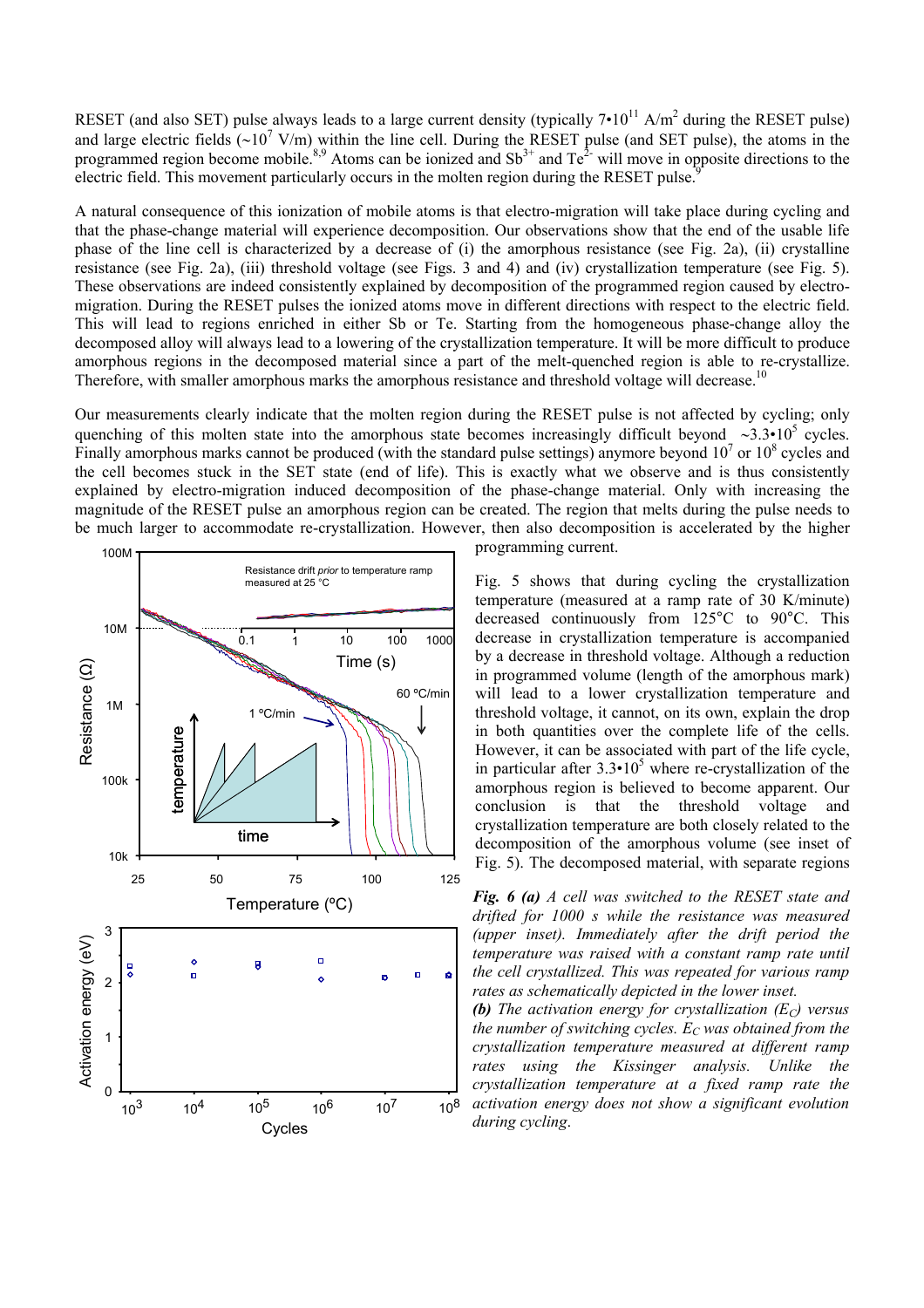enriched in either Sb or Te, exhibits an overall lower crystallization temperature. As a consequence the amorphousphase resistance and the threshold voltage also decrease. The threshold field, at which electrical breakdown occurs, is known to vary greatly among materials.<sup>1,11</sup> Furthermore, the extrapolated threshold voltage at zero amorphous mark size is finite and also material dependent.<sup>6,11,12</sup> The phenomenological threshold voltage is therefore related to both quantities and the length of the amorphous mark. A decrease of both the crystallization temperature and threshold voltage accompanied by a decrease of the amorphous resistivity of almost an order of magnitude was observed for increasing the Sb content in  $Sb_xTe_{1-x}$  alloys ( $x \ge 0.64$ )<sup>10</sup> which is consistent with our data.

# **4. CONCLUSIONS**

This work presents an extensive study on phase change random access memory, and in particular the horizontal line cell geometry.<sup>1</sup> Many cell properties (i.e. the amorphous and crystalline resistances, amorphous resistance drift, threshold voltage, threshold-voltage drift, crystallization temperature, and activation energy for crystallization) were measured during cell cycling on the same cells and can therefore be directly related. Cells can typically be cycled 100 million times and show stable properties after an initialization phase of about 100 cycles up to about  $5 \cdot 10^5$  cycles. Beyond this number of cycles the amorphous resistance, the threshold voltage and the crystallization temperature decrease significantly. This behavior is attributed to electromigration induced decomposition of the active phasechange material in the line cell.

Generally, it is assumed and also demonstrated that the threshold voltage  $(V_T)$  and the amorphous phase resistance  $(R_a)$  are linked in a rigid way. We show that in our measurements the  $R_a$  is not the dominating factor for predicting the threshold voltage  $V_T$ . By varying the magnitude of the RESET pulse the  $R_a$  shows a peak value while the threshold voltage  $V_T$  continuously increases leading to both a positive and negative dependence between  $R_a$  and  $V_T$ . Furthermore, the evolution of the threshold voltage can be linked to the evolution of the crystallization temperature. The crystallization temperature and threshold voltage appear to continuously decrease during cycling due to electromigration induced decomposition and follow a remarkably similar trend.

As the crystallization temperature drops, the molten region can partly re-crystallize as it is melt-quenched, *i.e.* more time is spent above the crystallization temperature leading to smaller amorphous mark, which starts to become apparent beyond  $\sim$ 3.3•10<sup>5</sup> cycles. Finally the cell becomes stuck in the SET state after typically 10 to 100 million cycles. Although the material is still molten during the application of a RESET pulse this does not load to an amorphous melt-quenched state as the cell fully crystallizes directly after the pulse.

# **REFERENCES**

- 1. M.H.R. Lankhorst, B. Ketelaars, and R.A.M. Wolters, Nature Materials **4,** 347 (2005).
- 2. J.L.M. Oosthoek, B.J. Kooi, K. Attenborough, G.A.M. Hurkx, D.J. Gravesteijn, Mater. Res. Soc. Symp. Proc. Vol. 1250, G14-04 / H07-04 (2010).
- 3. A. Pirovano, A.L. Lacaita, F. Pellizzer, S.A. Kostylev, A. Benvenuti, and R. Bez, IEEE Transactions on Electron Devices **51,** 714 (2004).
- 4. F.J. Jedema, M.A.A. in 't Zandt, and W.S.M.M. Ketelaars, Appl. Phys. Lett. **91,** 203509 (2007).
- 5. H. E. Kissinger, Analytical Chemistry **29**, 1702 (1957).
- 6. D. Ielmini, A.L. Lacaita, and D. Mantegazza, IEEE Transactions on Electron Devices **54,** 308 (2007).
- 7. I.V. Karpov, M. Mitra, D. Kau, G. Spadini, Y.A. Kryukov, and V.G. Karpov, J. Appl. Phys. **102,** 124503 (2007).
- 8. D.M. Kang, D. Lee, H.M. Kim, S.W. Nam, M.H. Kwon, and K.B. Kim, Appl. Phys. Lett. **95**, 011904 (2009); ibid. **94**, 193504 (2009); ibid., Electrochem. Sol. State Lett. **12**, H155 (2009).
- 9. Tae-Youl Yang, Il-Mok Park, Byoung-Joon Kim, Young-Chang Joo, Appl. Phys. Lett. **95**, 032104 (2009).
- 10. M.S. Youm, Y.T. Kim, Y.H. Kim, and M.Y. Sung, Physica Status Solidi (a) **205**, 1636 (2008).
- 11. D. Krebs, S. Raoux, C. T. Rettner, G. W. Burr, M. Salinga, and M. Wuttig, Appl. Phys. Lett. **95,** 082101 (2009)
- 12. V.G. Karpov, Y.A. Kryukov, S.D. Savransky, and I.V. Karpov, Appl. Phys. Lett. **90,** 123504 (2007).